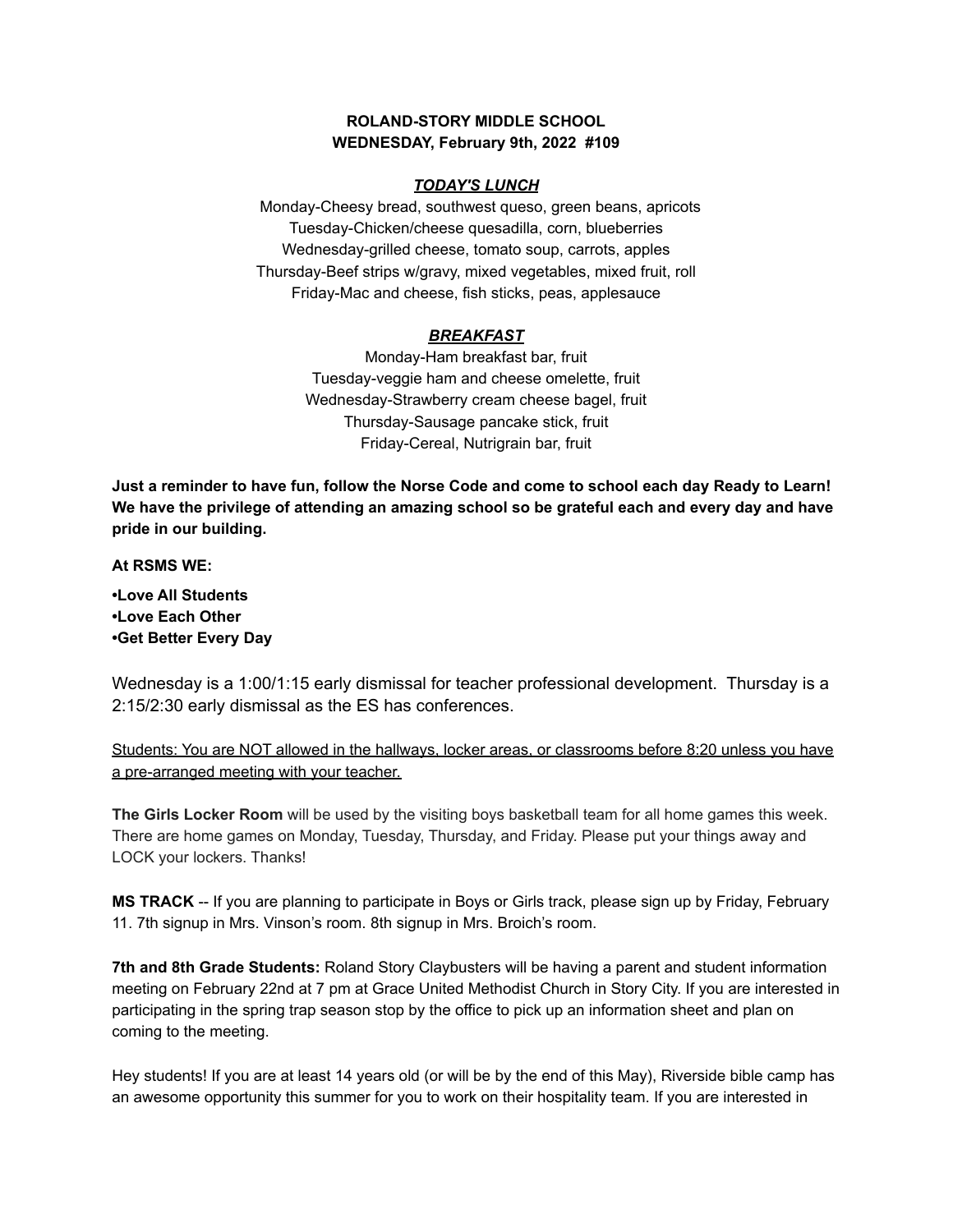knowing more about this program, please contact their director, **Cheri Hennager,** by email at cheri@riversidelbc.org or on their website at [www.riversidelbc.org.](http://www.riversidelbc.org/)

**There will be two more public informational meetings on the upcoming bond issue.** If approved, the March 1 bond would allow Roland-Story to move forward with a series of improvements at Dallas Kray Track & Kerry Van Winkle Field and our surrounding athletic complex facilities. Meetings are Tuesday, February 15 at 7pm at the High School library; and Monday, February 28 at 7pm at the Middle School library. Attendees will have opportunities to ask questions and provide feedback. Learn more: [https://www.rolandstorybond.org](https://www.rolandstorybond.org/?fbclid=IwAR3AJHhy8S8KvQsof-Z44UTrIBXDkOZFSdMyUXMovrg0bH3FkvkTprNkFuM)

**Parks & Rec Spring Programs -** [Register](https://apm.activecommunities.com/cityofstorycity/Activity_Search) Now - Deadline February 11th. **Soccer** (4 y/o-6th grade) 3rd-6th March 29th-May 12<sup>th</sup> Tuesday & Thursday 5:30 Practices/Games, 3rd-6th will have to travel to Ames for games. **Fees:** \$40

**Students-**as the weather gets colder please bring the appropriate clothing for outdoor recess. We will go out for recess unless the weather is colder than 5 degrees. We ask that you wear your coats to lunch.

**7 th and 8 th Grade Roland Rural Bus Room** please report to Mrs. Wilkinson's room at 3:30.

**Summer 2022 Girls Softball Registration:** Registration dates for 1st-6th grade are January 9-February 11. 3rd-6th grade will start practice after spring break. 5th/6th grades will play Tuesday/Thursday, games April 18-June 10. Please plan to be available the week of June 13-17 for tournament week; all-star week is June 20-June 26. Fees for 3rd-6th grade are \$105. Skills night is early March, date TBD. Ames pre-season spring ball TBD. Coaches are needed! All teams will require 3 per team. If interested please add information to the registration form. Link to Register: Please make sure to read all information in th[e](https://rolandyouthsports.com/summer-2022-softball-registration-form/) [registration](https://rolandyouthsports.com/summer-2022-softball-registration-form/) form. You can also find the link at [rolandyouthsports.com](http://rolandyouthsports.com/).

**Reminder to all students attending middle school and high school events:** Please come to watch the event and NOT be running around. Remember to demonstrate the Norse Code positively cheering for both teams.

#### **RSMS to offer "Skip the Trip" Iowa DOT instruction permit knowledge tests**

Do you have a student who is ready to take the operator knowledge test to get an Iowa instruction permit to drive? RSMS is now offering the test right here at school as part of the Iowa Department of Transportation's "Skip the Trip" program. In partnering with the Iowa DOT, RSMS can save families time, cost, and the hassle of making a trip to a driver's license service center for testing. Students will be able to take the web-based test in a more familiar environment that works to reduce test anxiety and increase success rates. Tests are overseen by trained school staff to assure the integrity of test results. To be eligible to take the remote knowledge test, your student must be age 14 or older and not currently hold an Iowa instruction permit. Students that have turned 14 prior to the testing date must sign up in the office and have permission given from their parent by either email or phone. Students will have the opportunity to test on the second Tuesday of each month. "Skip the Trip" allows students to take their initial test at school as the first step in getting your student to be a confident driver. Once a student has successfully passed the test, the student will receive an email verifying a successful test. The student brings a copy of the email to the driver's license service center along with the other required documentation that will prove their identity to be issued their instruction permit. Service center staff will